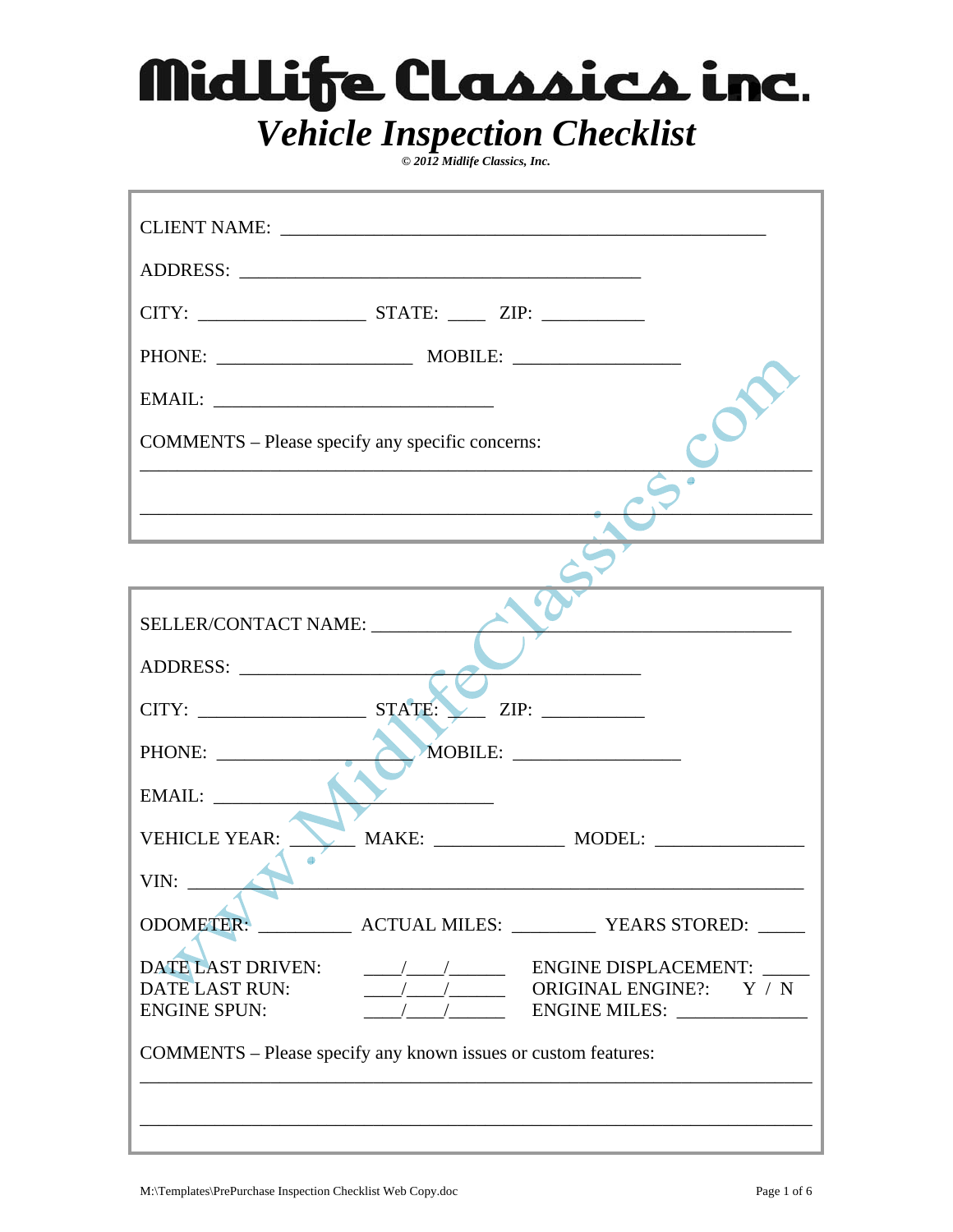*© 2012 Midlife Classics, Inc.* 

### **ENGINE**

- $\Box$  Inspect for oil leaks
- $\Box$  Check oil level inspect for signs of coolant in oil
- $\Box$  Inspect hoses
- $\Box$  Check belts for wear
- $\Box$  Inspect radiator
	- $\Box$  Signs of leaks?
	- □ Coolant level?
	- $\Box$  Antifreeze mix?
	- $\Box$  Signs of oil in coolant?
- $\Box$  Inspect freeze plugs<sup>2</sup>
- $\Box$  Inspect ignition system
	- $\Box$  Plug wires
	- $\Box$  Spark plugs for fouling<sup>12</sup>
	- $\Box$  Points (if applicable), distributor cap & rotor
	- $\Box$  Check timing<sup>2</sup>
- $\Box$  Compression test<sup>23</sup>
- $\Box$  Check cooling system (at temperature) for leaks & proper cooling

Jacques Con

- $\Box$  Check engine serial number:  $12$
- $\Box$  Check engine block/ casting numbers:  $1^2$

### **FUEL SYSTEM**

- $\Box$  Inspect carburetor/injection system for fuel leaks
- $\Box$  Inspect air filter & intake ducting
- $\Box$  Inspect fuel filter
- $\Box$  Inspect Rubber Fuel Lines
- $\Box$  Check fuel tank for corrosion (as visible)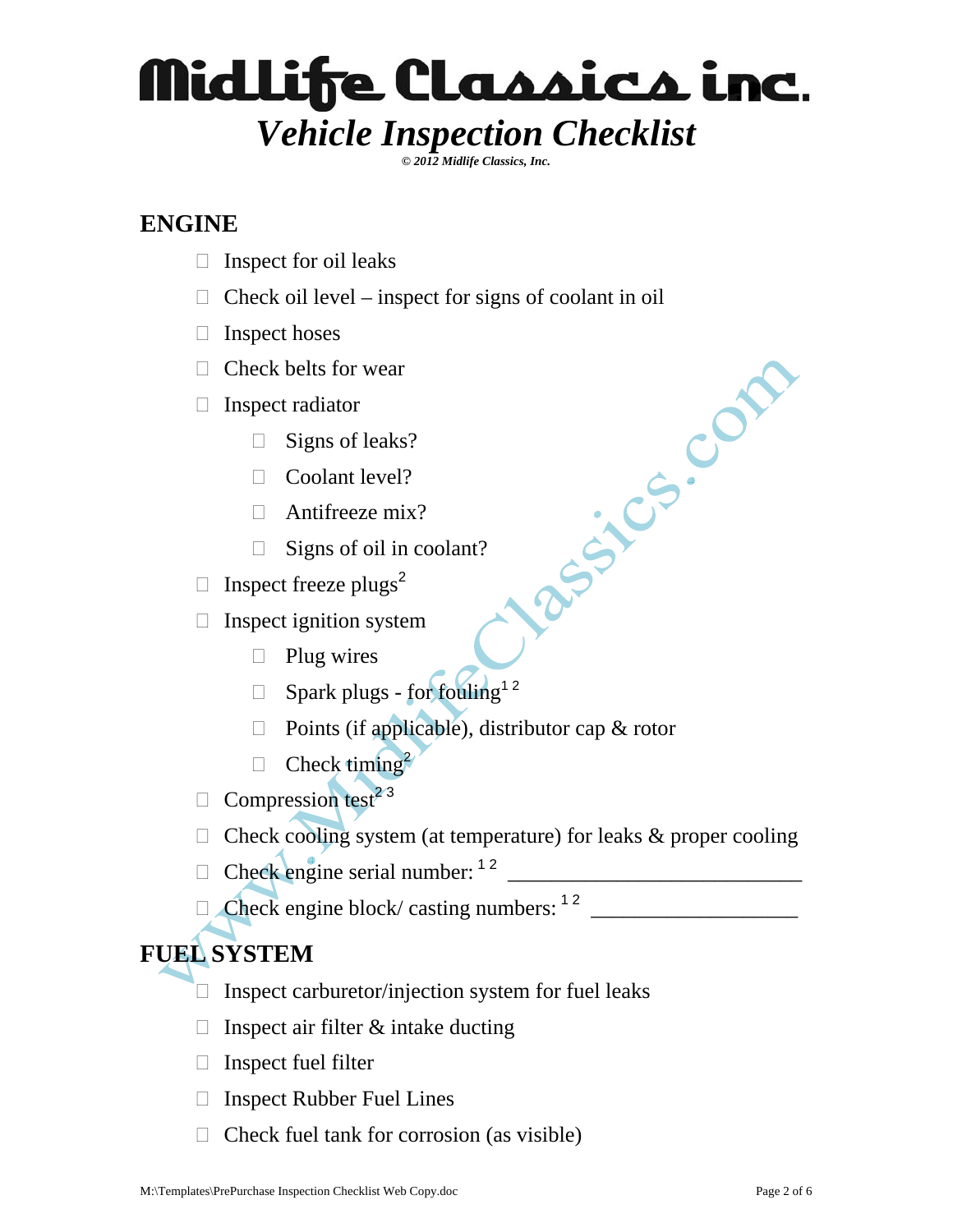*© 2012 Midlife Classics, Inc.* 

### **DRIVETRAIN**

- $\Box$  Check u-joints/CV joints<sup>2</sup>
- $\Box$  Check for driveline lash<sup>2</sup>
- $\Box$  Inspect differential for leaks
- $\Box$  Inspect rear axles for leaks
- $\Box$  Check transmission for fluid level & leaks<sup>2</sup>
- $\Box$  Hydraulic clutch:
	- $\Box$  Check clutch master cylinder reservoir for fluid level & condition (as appropriate).
	- $\Box$  Check slave cylinder & lines for leaks, condition and operation<sup>2</sup>
- Cable/Linkage clutch:
	- $\Box$  Inspect linkage for wear & operation
	- $\Box$  Check for cable wear and/or kinks

#### **BRAKE SYSTEM**

- $\Box$  Inspect master cylinder for fluid level and condition
- □ Check System for leaks
- $\Box$  Check operation of master cylinder & booster
- $\Box$  Check operation of calipers
- $\Box$  Check wheel cylinder operation<sup>12</sup>
- $\Box$  Check rotors/drums for wear<sup>12</sup>
- $\Box$  Check condition of pads/shoes<sup>12</sup>
- $\Box$  Check parking brake operation

or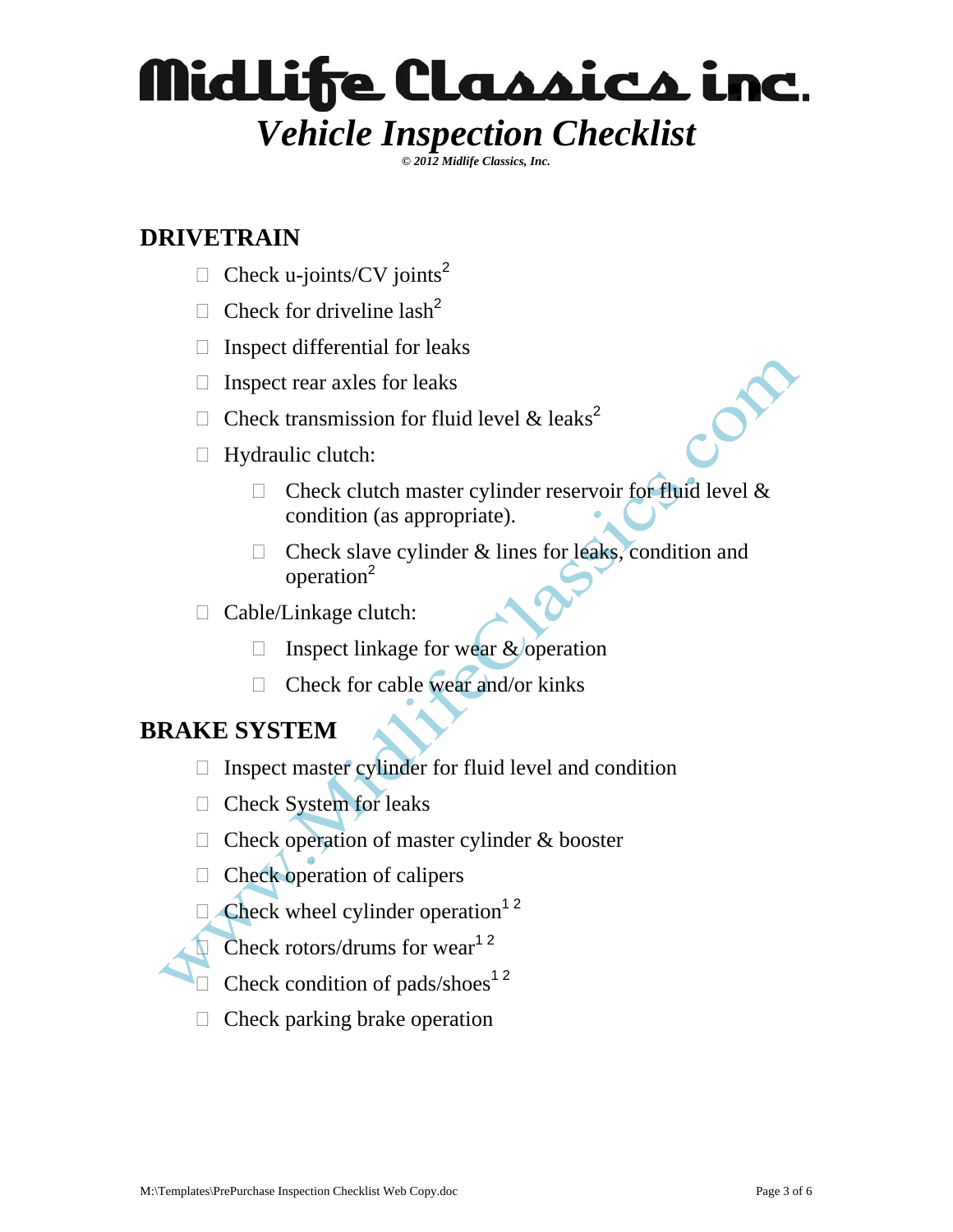*© 2012 Midlife Classics, Inc.* 

### **SUSPENSION**

- $\Box$  Inspect front suspension bushings
- $\Box$  Inspect ball joints<sup>2</sup>
- $\Box$  Inspect tie rods & steering links<sup>2</sup>
- □ Check front wheel bearings for wear & adjustment<sup>2</sup><br>□ Inspect steering rack/box<br>□ Inspect rear suspension or<br>□ Instead of the property of the property of the property of the property of the property of the property of t
- $\Box$  Inspect steering rack/box
- $\Box$  Inspect rear suspension bushings
- $\Box$  Inspect rear suspension control links
- $\Box$  Inspect shocks/struts
- $\Box$  Check power steering system for fluid level, leaks & operation
- $\Box$  Inspect tires for wear, weathering manufacture date & pressure

#### **EXHAUST**

- $\Box$  Inspect for leaks
- $\Box$  Inspect for secure mounting
- $\Box$  Inspect for holes & rust-through

#### **SAFETY**

- $\Box$  Inspect lights
- $\Box$  Test signals
- □ Test horn
	- Inspect wiper mechanism
- Check Windshield Washer Fluid & Test
- $\Box$  Inspect Driver & Passenger Restraints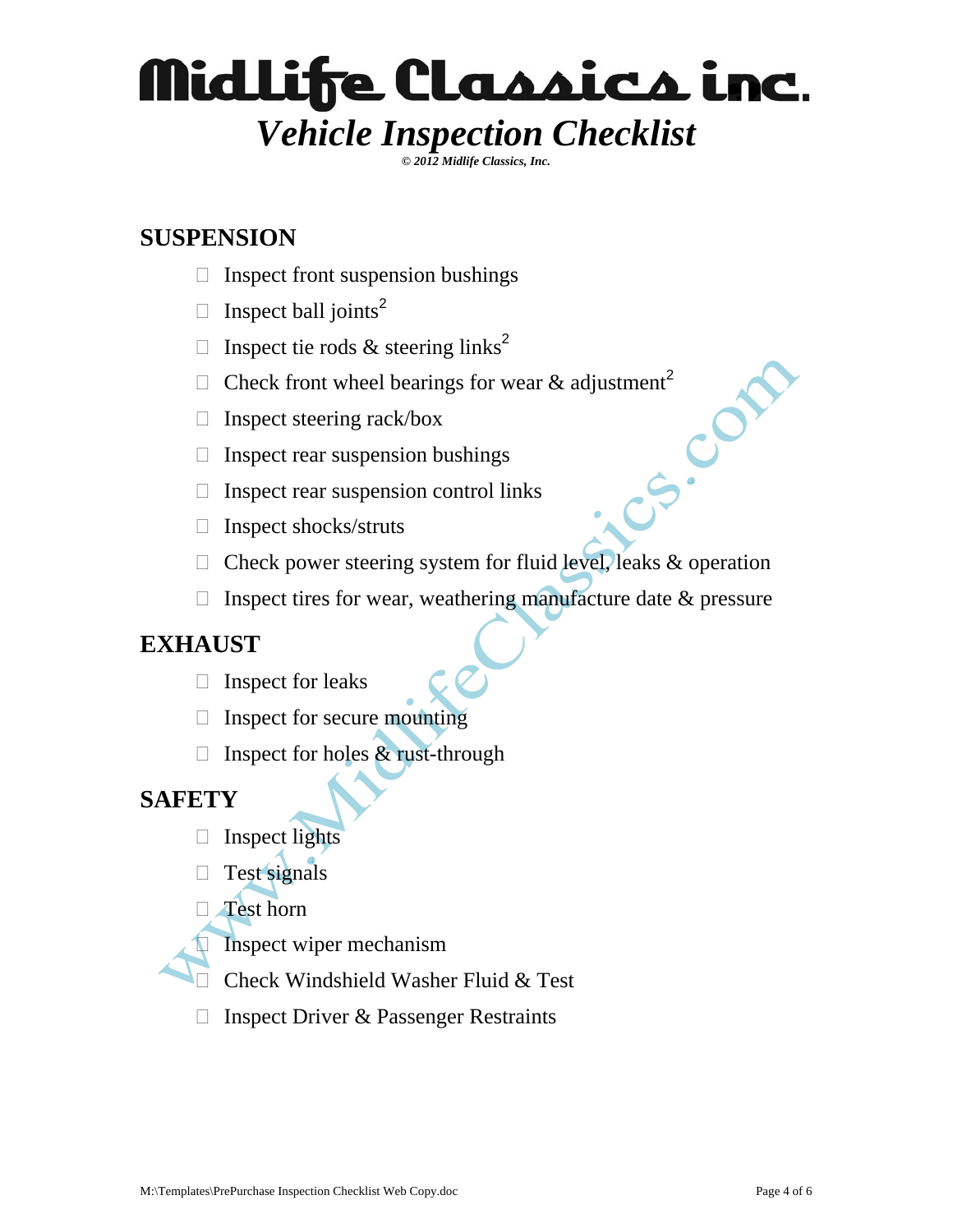*© 2012 Midlife Classics, Inc.* 

### **BODY & CHASSIS**

- $\Box$  Inspect for rust
- $\Box$  Check body for indications of prior repairs
- □ Check door operation (locks, latches, range of motion)<br>
□ Check condition & operation of windows<br>
□ Inspect for loose panels and trim<br>  $\&$  ROAD TEST<sup>2</sup><br>
□ Engine & D
- $\Box$  Check condition & operation of windows
- $\Box$  Inspect for loose panels and trim

### **RUN & ROAD TEST**<sup>2</sup>

- $\Box$  Engine & Drivetrain
	- $\Box$  Idling (adjust mixture & speed as needed)
	- $\Box$  Check for oil & coolant leaks
	- $\Box$  Check for exhaust leaks
	- $\Box$  Acceleration (hesitation, misfire etc?)
	- $\Box$  Cruising 40mph (surging?)
	- $\Box$  Cruising 60mph (surging?)
	- Deceleration (backfire, slow return etc?)
	- $\Box$  Cooling (at idle, 40mph, 60mph with & w/o A/C)
	- $\Box$  Holds in park (if applicable)
	- Driveline lash?
		- Rear axle "whine"?

Suspension & Steering

- Knocks/rattles?
- $\Box$  Pull?
- □ Chatter?
- $\Box$  Steering play/response/freedom of movement
- Damping
- $\Box$  Body sway